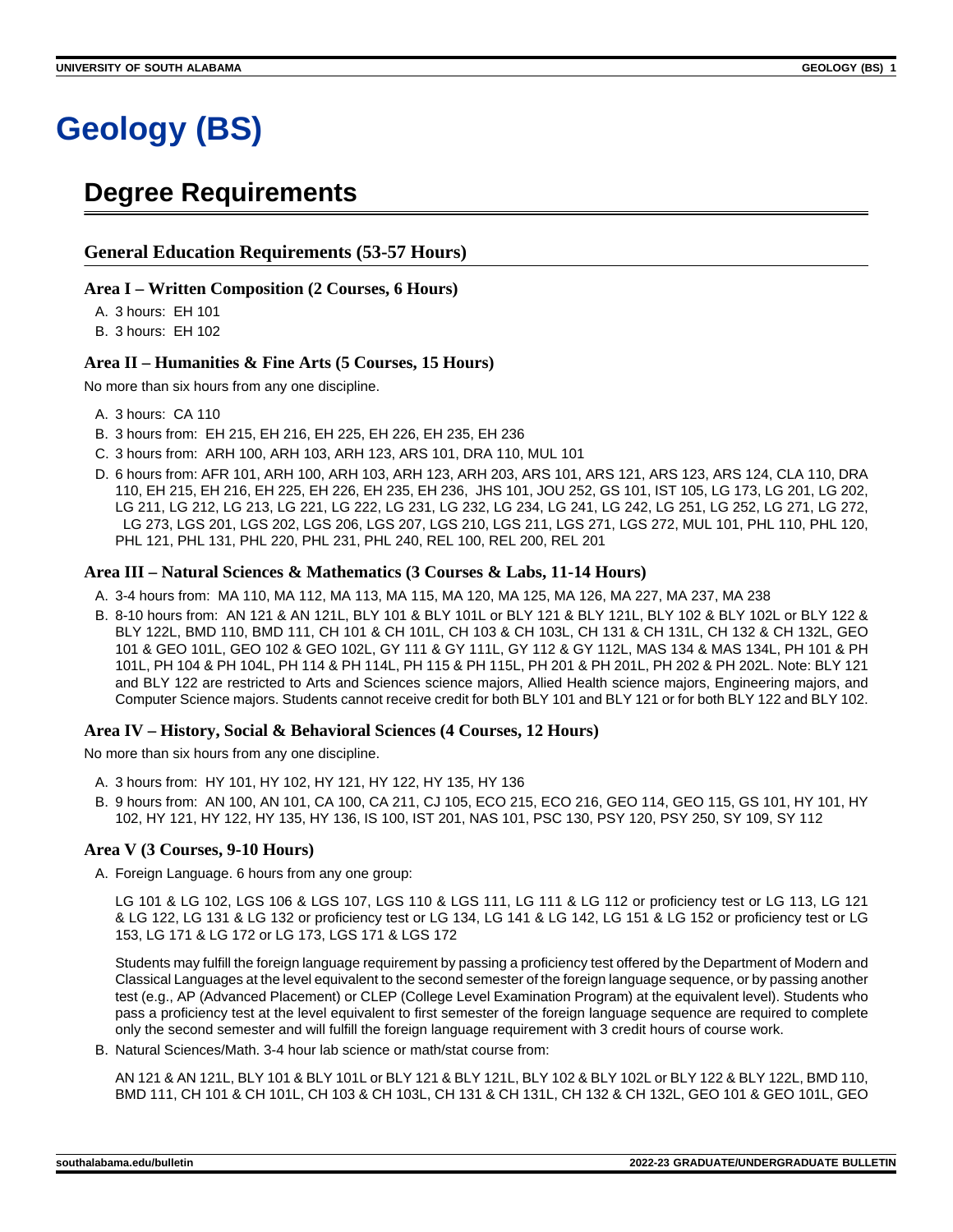\_\_\_\_\_\_\_\_\_\_\_\_\_\_\_\_\_\_\_\_\_\_\_\_\_

102 & GEO 102L, GY 111 & GY 111L, GY 112 & GY 112L, MAS 134 & MAS 134L, PH 101 & PH 101L, PH 104 & PH 104L, PH 114 & PH 114L, PH 115 & PH 115L, PH 201 & PH 201L, PH 202 & PH 202L, ST 210, MA 113-299 (except 201 and 202).

Students must complete a 6 credit hour sequence either in literature (Area II – EH 215 & EH 216, EH 225 & EH 226, or EH 235 & EH 236) or history (Area IV – HY 101 & HY 102 or HY 135 & HY 136 or HY 121 & HY 122).

All undergraduates must complete two designated writing credit (W) courses, at least one of which must be in the student's major or minor.

## **Major Requirements (40 Hours)**

#### **Geology Major Core (10 Courses, 33 Hours)**

A. 32 hours: GY 111 and GY 111L, GY 112 and 112L, GY 301, GY 302, GY 303, GY 306 (W), GY 403 (W), GY 480

#### **Geology Major Elective**

A. 8 hours: GY 304 (W), GY 305, GY 401, GY 425, GY 446, GY 494

#### **Minor Requirements (18-24 Hours)**

A minor is required for this degree program

#### **Notes:**

\* Recommended Course

## **Additional Information**

The Geology degree also requires: CH 131 & CH 131L, CH 132 & CH 132L, PH 114 & PH 114L or PH 201 & PH 201L, PH 115 & PH 115L or PH 202 & PH 202L, MA 125, MA 126

# **Graduation Plan**

## **Geology (BS) : Pre-Professional Concentration (40 Total Hours)**

#### **First Year - Fall Semester**

| <b>Course ID</b> | <b>Course Description</b>    | <b>Hours</b> |
|------------------|------------------------------|--------------|
| GY 111           | <b>Physical Geology</b>      | 3            |
| GY 111L          | Physical Geology Lab         |              |
| CA 110           | <b>Public Speaking</b>       | 3            |
| EH 101           | <b>English Composition I</b> | 3            |
| CH 131           | <b>General Chemistry I</b>   | 3            |
| <b>CH 131L</b>   | General Chemistry I Lab      | 1            |
| <b>CAS 100</b>   | <b>First Year Experience</b> | 2            |
|                  | <b>Total Hours</b>           | 16           |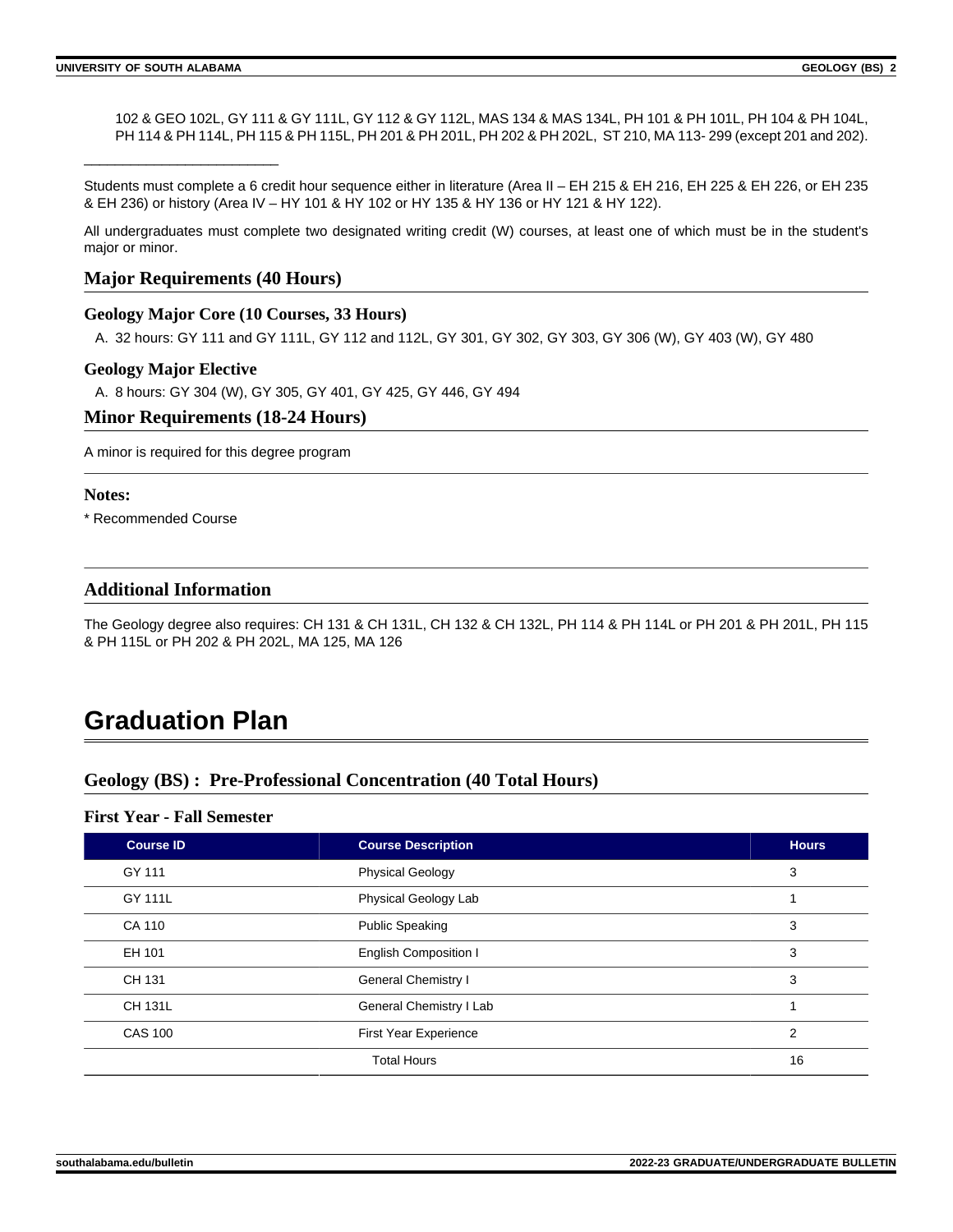# **First Year - Spring Semester**

| <b>Course ID</b> | <b>Course Description</b>             | <b>Hours</b> |
|------------------|---------------------------------------|--------------|
| GY 112           | Earth History                         | 3            |
| GY 112L          | Earth History Lab                     |              |
| EH 102           | <b>English Composition</b>            | 3            |
| CH 132           | <b>General Chemistry II</b>           | 3            |
| CH 132L          | General Chemistry Lab                 |              |
|                  | Social Science 1 (History Sequence 1) | 3            |
|                  |                                       |              |
|                  | <b>Total Hours</b>                    | 14           |

## **Second Year - Fall Semester**

| Course ID | <b>Course Description</b>                      | <b>Hours</b> |
|-----------|------------------------------------------------|--------------|
| GY 301    | Geomorphology                                  | 3            |
| MA 125    | Calculus I                                     | 4            |
|           | Social Science 2 (History Sequence 2)          | 3            |
| EH 225    | Humanities 1 (Survey of American Literature I) | 3            |
|           | Foreign Language 1                             | 3            |
|           |                                                |              |
|           | <b>Total Hours</b>                             | 16           |

# **Second Year - Spring Semester**

| <b>Course ID</b> | <b>Course Description</b>                       | <b>Hours</b> |
|------------------|-------------------------------------------------|--------------|
| GY 306 (W)       | Sedimentology and Stratigraphy                  | 4            |
| MA 126           | Calculus II                                     | 4            |
| EH 226           | Humanities 2 (Survey of American Literature II) | 3            |
|                  | Foreign Language 2                              | 3            |
|                  |                                                 |              |
|                  |                                                 |              |
|                  | <b>Total Hours</b>                              | 14           |

## **Third Year - Fall Semester**

| <b>Course ID</b>   | <b>Course Description</b>                            | <b>Hours</b> |
|--------------------|------------------------------------------------------|--------------|
| GY 302             | Mineralogy & Crystallography                         | 4            |
| PH 115 or PH 202   | Alg-Trig Based Physics I or Calculus Based Physics I | 4            |
| PH 115L or PH 202L | Physics I Lab                                        | 0            |
|                    | Social Science 3                                     | 3            |
|                    | Social Science 4                                     | 3            |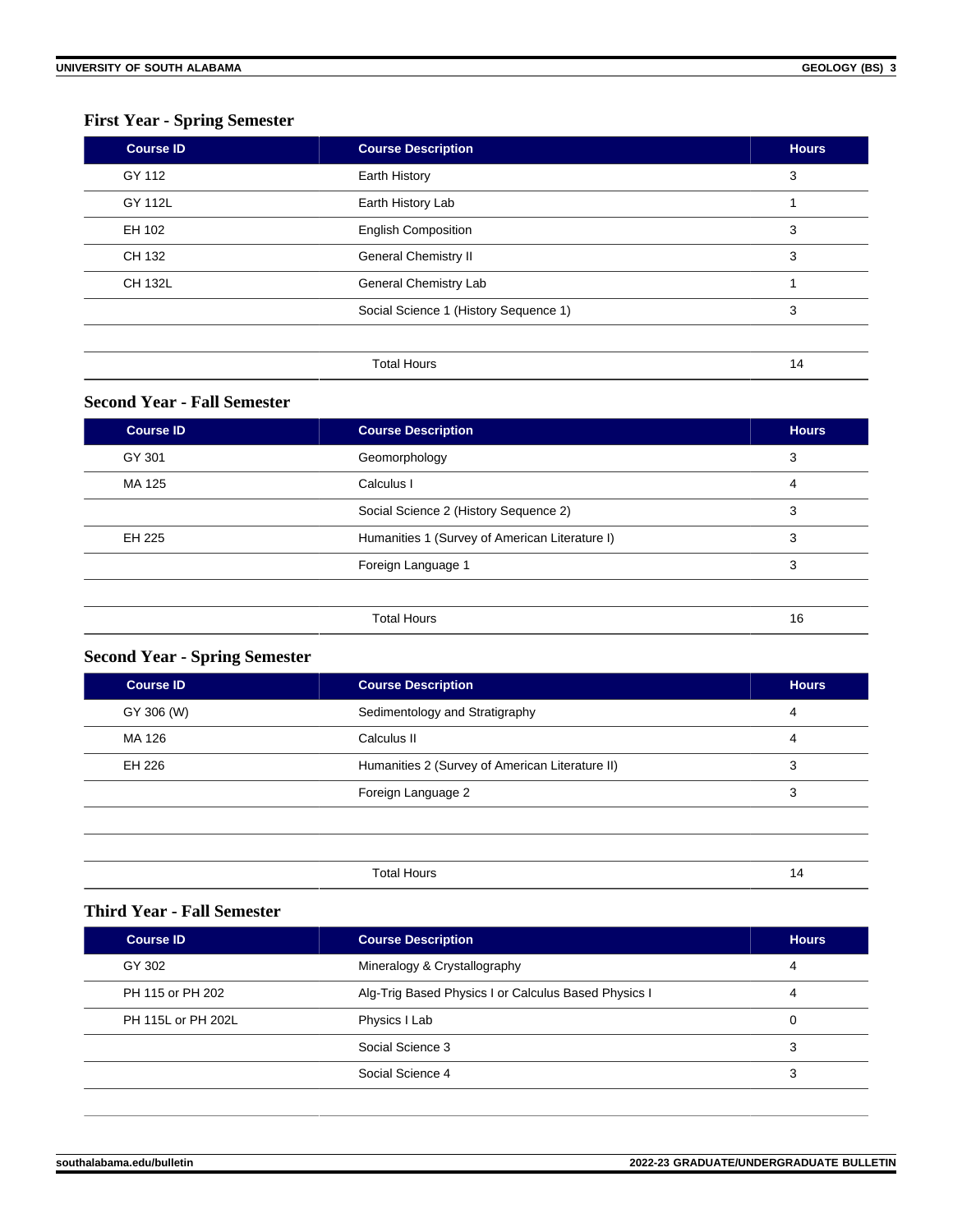| ł |  |
|---|--|
|   |  |

## **Third Year - Spring Semester**

| Course ID          | <b>Course Description</b>                              | <b>Hours</b> |
|--------------------|--------------------------------------------------------|--------------|
| GY 303             | Igneous and Metamorphic Petrology                      | 4            |
| PH 115 or PH 202   | Alg-Trig Based Physics II or Calculus Based Physics II | 4            |
| PH 115L or PH 202L | Physics II Lab                                         | 0            |
|                    | Minor course 1                                         | $3 - 4$      |
|                    | Minor course 2                                         | $3 - 4$      |
|                    |                                                        |              |
|                    | <b>Total Hours</b>                                     | 14-16        |

# **Fourth Year - Fall Semester**

| <b>Course ID</b> | <b>Course Description</b> | <b>Hours</b> |
|------------------|---------------------------|--------------|
| GY elective      | Geology elective 1        | 3            |
|                  | Minor course 3            | $3 - 4$      |
|                  | Minor course 4            | $3 - 4$      |
|                  | Humanities 3/Fine Arts 1  | 3            |
|                  |                           |              |
|                  | <b>Total Hours</b>        | $12 - 14$    |

# **Fourth Year - Spring Semester**

| <b>Course ID</b> | <b>Course Description</b> | <b>Hours</b> |
|------------------|---------------------------|--------------|
| GY 403           | <b>Structural Geology</b> | 4            |
| GY elective      | Geology elective 2        | 3            |
|                  | Minor course 5            | $3 - 4$      |
|                  | Minor course 6            | $3 - 4$      |
|                  |                           |              |
|                  | <b>Total Hours</b>        | $13 - 15$    |

## **Fourth Year - Summer Semester**

| <b>Course ID</b> | <b>Course Description</b> | <b>Hours</b> |
|------------------|---------------------------|--------------|
| GY 480           | <b>Field Geology</b>      | 6            |
|                  |                           |              |
|                  |                           |              |
|                  |                           |              |
|                  | <b>Total Hours</b>        | 6            |